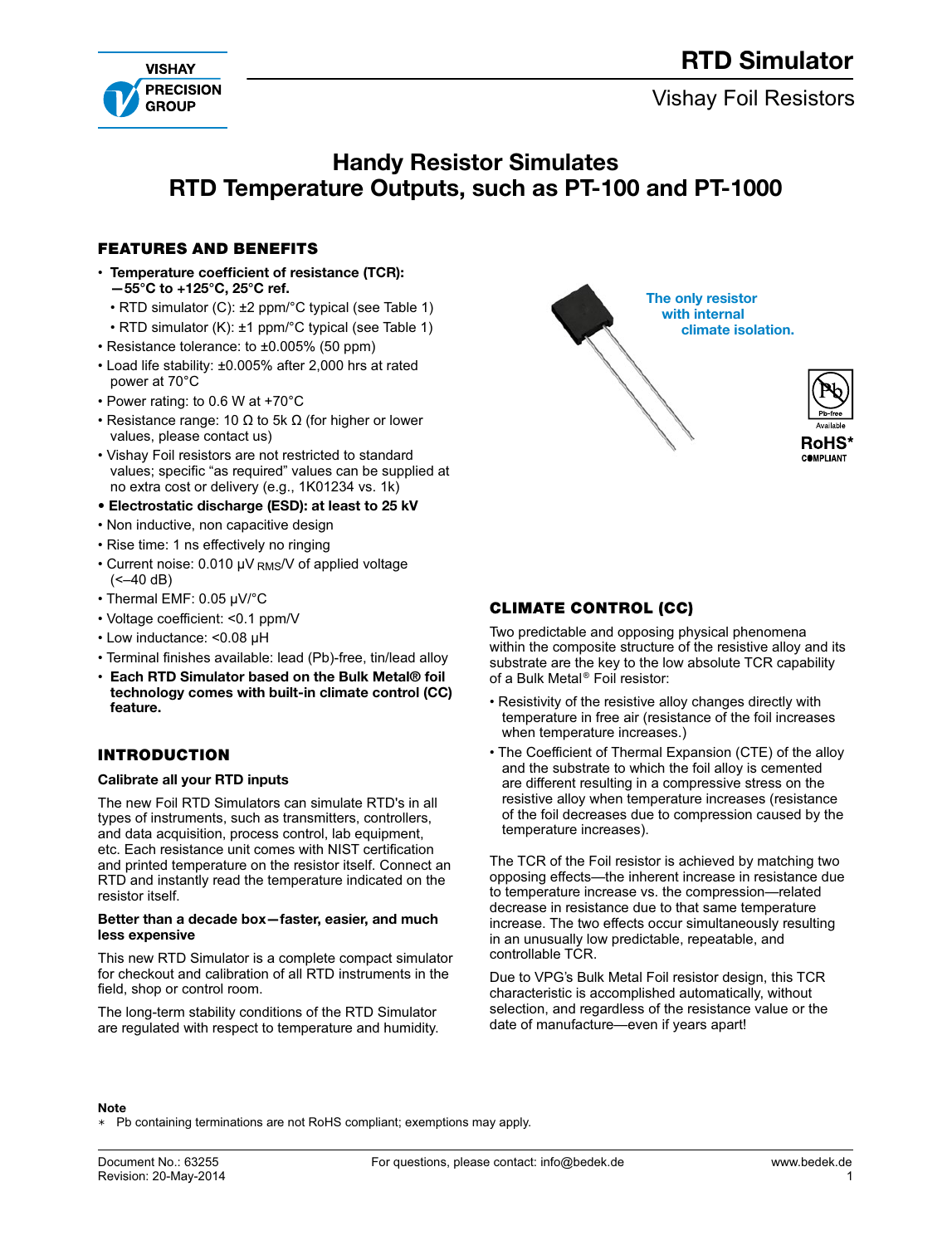## Vishay Foil Resistors



| Table 1-Resistance vs. TCR<br>(-55°C to +125°C, +25°C Ref.) |                                                 |                                                          |  |  |  |  |  |
|-------------------------------------------------------------|-------------------------------------------------|----------------------------------------------------------|--|--|--|--|--|
| <b>RTD</b><br><b>SIMULATOR</b>                              | <b>RESISTANCE</b><br><b>VALUE</b><br>$(\Omega)$ | <b>TYPICAL TCR AND</b><br><b>MAX. SPREAD</b><br>(ppm/°C) |  |  |  |  |  |
| RTD-K                                                       | $80$ to $\leq 5k$                               | ±1 ±2.5                                                  |  |  |  |  |  |
| RTD-C                                                       | $80$ to $\leq 5k$                               | ±2±2.5                                                   |  |  |  |  |  |
| RTD-K                                                       | 50 to $< 80$                                    | ±1±3.5                                                   |  |  |  |  |  |
| RTD-C                                                       |                                                 | ±2±3.5                                                   |  |  |  |  |  |
| RTD-K                                                       |                                                 | ±1 ±4.5                                                  |  |  |  |  |  |
| RTD-C                                                       | 10 to $< 50$                                    | ±2±4.5                                                   |  |  |  |  |  |
|                                                             |                                                 |                                                          |  |  |  |  |  |

(1) C refers to C Foil Alloy; K refers to the K Foil Alloy.



#### **Note**

To acquire a precision resistance value, the Bulk Metal® Foil chip is trimmed by selectively removing built-in "shorting bars." To increase the resistance in known increments, marked areas are cut, producing progressively smaller increases in resistance. This method reduces the effect of "hot spots" and improves the long-term stability of the Vishay Foil resistors.





## Notes

(1) Standoffs provided to allow proper flushing of flux, debris, and contaminates from under resistor after all solder operations.<br>(2) The standoffs shall be so located as to give a lead clearance of 0.010" minimum betwee The standoffs shall be so located as to give a lead clearance of 0.010" minimum between the resistor body and the printed circuit board when the standoffs are seated on the printed circuit board.

| <b>Table 2-Model Selection</b>  |                                  |                                 |                                                                                      |                                                                     |                                                   |  |  |  |
|---------------------------------|----------------------------------|---------------------------------|--------------------------------------------------------------------------------------|---------------------------------------------------------------------|---------------------------------------------------|--|--|--|
| <b>MODEL</b>                    | <b>MAXIMUM</b>                   | <b>AVERAGE</b><br><b>WEIGHT</b> | <b>DIMENSIONS</b>                                                                    | <b>TIGHTEST</b><br><b>TOLERANCE</b><br><b>VS. LOWEST</b>            |                                                   |  |  |  |
| <b>NUMBER</b>                   | <b>WORKING</b><br><b>VOLTAGE</b> | ΙN<br><b>GRAMS</b>              | <b>INCHES</b>                                                                        | mm                                                                  | <b>RESISTANCE</b><br><b>VALUE</b>                 |  |  |  |
| <b>RTD-C</b><br>$(RTD-J)^{(1)}$ | 300                              | 0.6                             | $W: 0.105 \pm 0.010$<br>L: $0.300 + 0.010$<br>H: $0.326 \pm 0.010$<br>ST: 0.010 min. | $2.67 + 0.25$<br>$7.62 \pm 0.25$<br>$8.28 \pm 0.25$<br>$0.254$ min. | $0.005\%$ / 50 $\Omega$<br>$0.01\%$ / 25 $\Omega$ |  |  |  |
| <b>RTD-K</b><br>$(RTD-L)^{(1)}$ |                                  |                                 | SW: 0.040 ±0.005<br>LL: $1.000 \pm 0.125$<br>LS: $0.150 \pm 0.005$                   | $1.02 \pm 0.13$<br>$25.4 \pm 3.18$<br>$3.81 \pm 0.13$               | $0.02\%$ / 12 $\Omega$<br>$0.05\%$ / 10 $\Omega$  |  |  |  |
| (1)                             |                                  |                                 | 0.200" (5.08 mm) lead spacing available—specify RTD-J for RTD-C and RTD-L for RTD-K. |                                                                     |                                                   |  |  |  |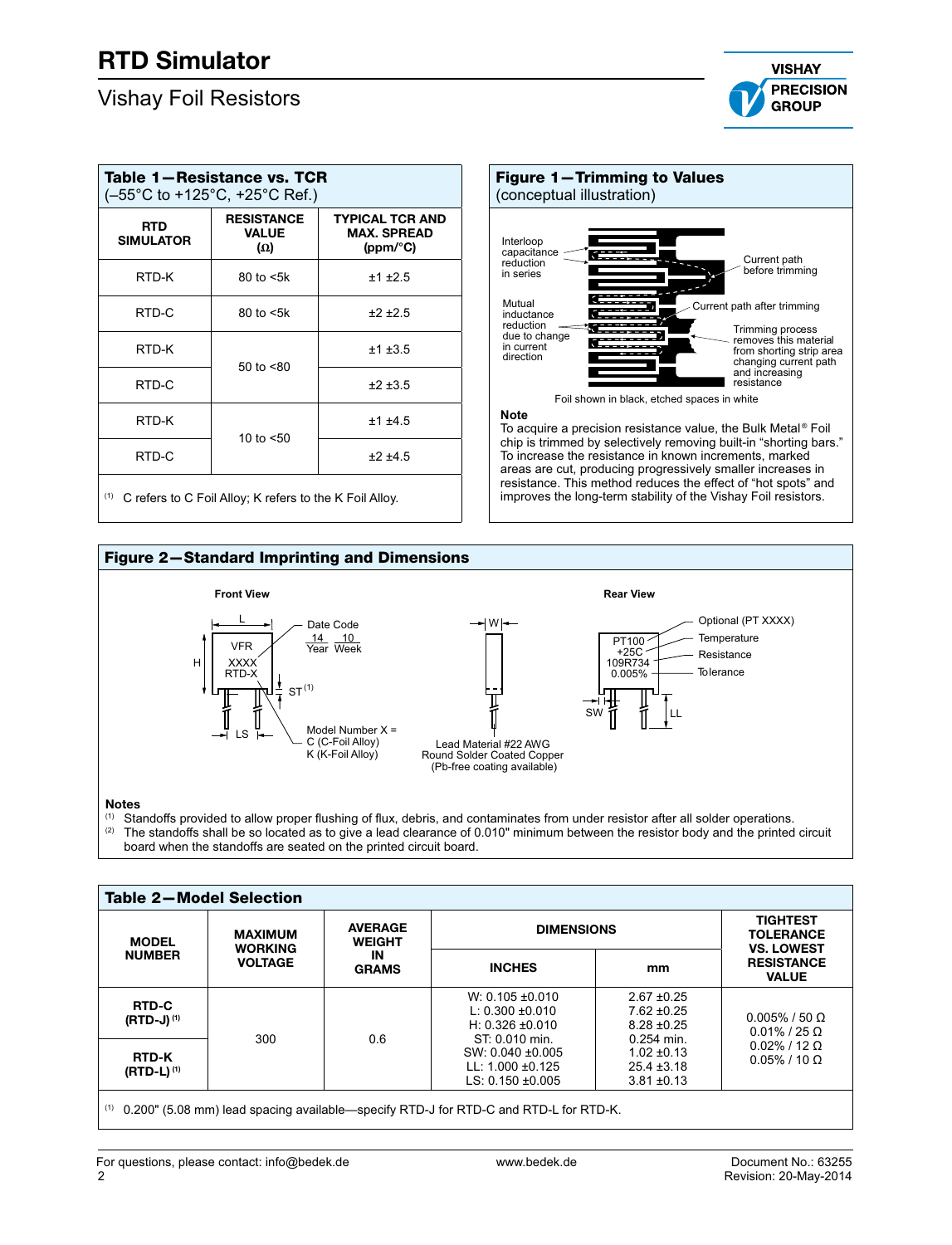

## Vishay Foil Resistors

| Table 3-Environmental Performance Comparison                                                                                                                                |                |                                               |                                                                      |                                                                   |  |  |  |  |
|-----------------------------------------------------------------------------------------------------------------------------------------------------------------------------|----------------|-----------------------------------------------|----------------------------------------------------------------------|-------------------------------------------------------------------|--|--|--|--|
| <b>GROUP/PARAMETER</b>                                                                                                                                                      |                | <b>MIL-PRF-55182</b>                          | <b>RTD SIMULATOR</b>                                                 |                                                                   |  |  |  |  |
|                                                                                                                                                                             | <b>CHAR J</b>  | <b>MAXIMUM AR</b>                             | <b>TYPICAL AR</b>                                                    |                                                                   |  |  |  |  |
| <b>Test Group I</b><br>Thermal shock, $5 \times (-65^{\circ} \text{C})$ to $+150^{\circ} \text{C}$ )<br>Short time overload, 6.25 x rated power                             | ±0.2%<br>±0.2% | $\pm 0.01\%$ (100 ppm)<br>$±0.01\%$ (100 ppm) | $\pm$ 0.002 % (20 ppm)<br>$\pm$ 0.003 % (30 ppm)                     |                                                                   |  |  |  |  |
| <b>Test Group II</b><br>Low temperature storage (24 h at $-65^{\circ}$ C)<br>Low temperature operation (45 min, rated power at $-65^{\circ}$ C)<br><b>Terminal strength</b> |                | ±0.15%<br>±0.15%<br>±0.2%                     | $±0.01\%$ (100 ppm)<br>$±0.01\%$ (100 ppm)<br>$\pm 0.01\%$ (100 ppm) | $±0.002\%$ (20 ppm)<br>$±0.002\%$ (20 ppm)<br>$±0.002\%$ (20 ppm) |  |  |  |  |
| <b>Test Group III</b><br>Dielectric Withstanding Voltage (DWV)<br>Resistance to solder heat<br>Moisture resistance                                                          |                | ±0.15%<br>±0.1%<br>±0.4%                      | $\pm 0.01\%$ (100 ppm)<br>$±0.01\%$ (100 ppm)<br>±0.05% (500 ppm)    | $±0.002\%$ (20 ppm)<br>$±0.005\%$ (50 ppm)<br>$±0.01\%$ (100 ppm) |  |  |  |  |
| <b>Test Group IV</b><br>Shock<br>Vibration                                                                                                                                  | ±0.2%<br>±0.2% | $±0.01\%$ (100 ppm)<br>$±0.01\%$ (100 ppm)    | ±0.002% (20 ppm)<br>$±0.002\%$ (20 ppm)                              |                                                                   |  |  |  |  |
| <b>Test Group V</b><br>Life test at 0.3 W/+125 $^{\circ}$ C<br>2000 h<br>10 000 h                                                                                           |                | ±0.5%<br>±2.0%                                | $±0.015\%$ (150 ppm)<br>$±0.05\%$ (500 ppm)                          | $±0.01\%$ (100 ppm)<br>$\pm 0.03\%$ (300 ppm)                     |  |  |  |  |
| <b>Test Group Va</b><br>Life test at 0.6 W (2 x rated power)/+70 $^{\circ}$ C, 2000 h                                                                                       |                | ±0.5%                                         | $\pm 0.015\%$ (150 ppm)                                              | $\pm 0.01\%$ (100 ppm)                                            |  |  |  |  |
| <b>Test Group VI</b><br>High temperature exposure (2000 h at +175°C)                                                                                                        |                | ±2.0%                                         | $±0.1\%$ (1000 ppm)                                                  | $±0.05\%$ (500 ppm)                                               |  |  |  |  |
| <b>Test Group VII</b><br>Voltage coefficient                                                                                                                                |                | 5 ppm/V                                       | $< 0.1$ ppm/V                                                        | $< 0.1$ ppm/V                                                     |  |  |  |  |

### About Table 4, PT100 Temperature/Resistance, on pages 4–6

The resistance value for PT1000 is ten times the resistance value for PT100 at any temperature. For example the resistance value for PT100 at 25ºC is 109.7338 ohms (Table 4), while the resistance value of the PT1000 at 25ºC is 1097.338 ohms.

For values greater than 100R, round to 6 digits; for example: +25ºC = 109.7338 or 109.734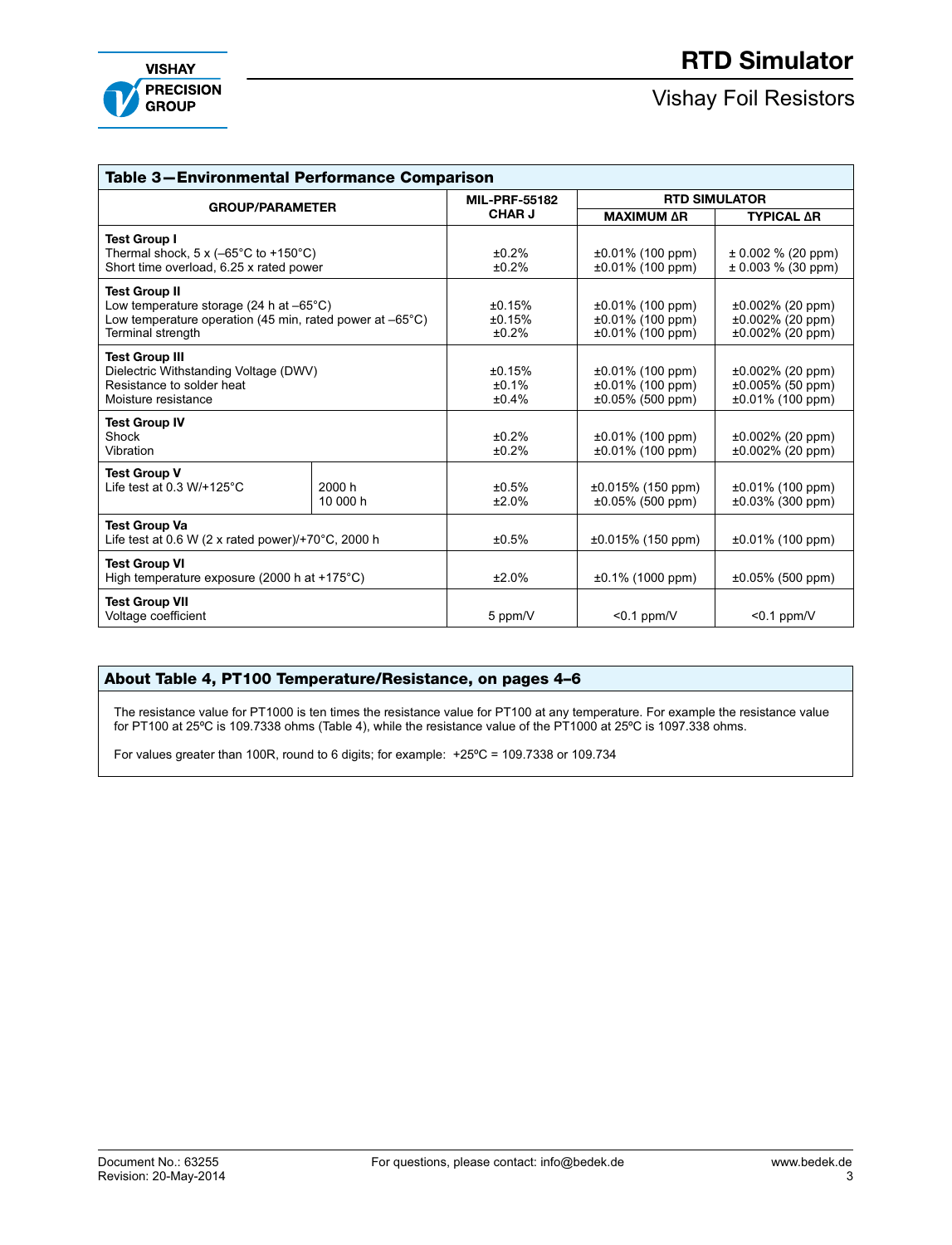# RTD Simulator

# Vishay Foil Resistors



| Table 4-PT100 Temperature/Resistance Table (contd) |          |          |          |          |          |          |          |          |          |          |
|----------------------------------------------------|----------|----------|----------|----------|----------|----------|----------|----------|----------|----------|
| $\rm ^{\circ}C$                                    | $-0$     | $-1$     | $-2$     | $-3$     | -4       | $-5$     | $-6$     | $-7$     | $-8$     | $-9$     |
| $-200$                                             | 18.4932  |          |          |          |          |          |          |          |          |          |
| $-190$                                             | 228031   | 223737   | 219439   | 215139   | 210834   | 206526   | 202215   | 19.7899  | 19.3580  | 18.9258  |
| $-180$                                             | 27.0779  | 266520   | 262257   | 25.7990  | 253720   | 249447   | 24.5171  | 24.0891  | 23.6608  | 232321   |
| $-170$                                             | 313200   | 308972   | 30.4741  | 300507   | 296270   | 292029   | 28.7786  | 28.3539  | 27.9289  | 275036   |
| $-160$                                             | 355313   | 35.1115  | 346914   | 342710   | 338503   | 33.4294  | 33.0081  | 32.5865  | 32.1646  | 31.7425  |
| $-150$                                             | 39.7137  | 392967   | 388794   | 38.4619  | 38.0440  | 37.6260  | 372076   | 36.7889  | 36.3700  | 359508   |
| $-140$                                             | 438691   | 43.4547  | 430401   | 426252   | 422101   | 41.7946  | 41.3790  | 40.9631  | 405469   | 40.1304  |
| $-130$                                             | 47.9993  | 47.5873  | 47.1752  | 46.7628  | 463501   | 459372   | 455241   | 45.1107  | 446971   | 442832   |
| $-120$                                             | 52.1058  | 516962   | 512863   | 50.8762  | 50.4659  | 500554   | 496446   | 492336   | 488224   | 484109   |
| $-110$                                             | 56.1903  | 55.7828  | 553751   | 549672   | 545591   | 54.1507  | 53.7422  | 533334   | 52.9244  | 52.5152  |
| $-100$                                             | 602541   | 598486   | 59.4429  | 590371   | 586310   | 582247   | 578182   | 574115   | 57.0047  | 56.5976  |
| -90                                                | 642987   | 638950   | 634912   | 630873   | 626831   | 622787   | 618742   | 61.4695  | 61.0645  | 60.6594  |
| $-80$                                              | 683251   | 679233   | 675212   | 67.1190  | 66.7166  | 66.3141  | 65.9114  | 655084   | 65.1054  | 64.7021  |
| $-70$                                              | 723346   | 719344   | 715340   | 71.1335  | 70.7328  | 70.3319  | 69.9309  | 695297   | 69.1284  | 68.7268  |
| $-60$                                              | 763282   | 759296   | 755307   | 75.1318  | 74.7326  | 743334   | 73.9339  | 735343   | 73.1346  | 72.7347  |
| $-50$                                              | 803068   | 79.9096  | 795123   | 79.1148  | 78.7171  | 78.3194  | 77.9214  | 775234   | 77.1251  | 76.7268  |
| -40                                                | 842713   | 83.8754  | 83.4795  | 830834   | 826871   | 822908   | 818943   | 81.4976  | 81.1008  | 80.7039  |
| $-30$                                              | 882222   | 878277   | 87.4331  | 870383   | 866434   | 862484   | 858532   | 854579   | 850625   | 846669   |
| $-20$                                              | 92.1603  | 91.7671  | 913737   | 909802   | 905866   | 90.1929  | 89.7990  | 894050   | 890109   | 88.6166  |
| $-10$                                              | 96.0861  | 95.6941  | 953019   | 949097   | 945173   | 94.1247  | 93.7321  | 93.3394  | 929465   | 92.5535  |
| 0                                                  | 1000000  | 996091   | 992182   | 988271   | 984359   | 980445   | 976531   | 972615   | 96.8698  | 96.4780  |
| $\rm ^{\circ}C$                                    | $+0$     | $+1$     | $+2$     | $+3$     | $+4$     | $+5$     | $+6$     | +7       | $+8$     | +9       |
| 0                                                  | 1000000  | 1003907  | 1007814  | 101.1719 | 1015623  | 1019526  | 1023427  | 1027328  | 103.1227 | 1035125  |
| 10                                                 | 1039022  | 1042918  | 1046813  | 1050706  | 1054599  | 1058490  | 1062380  | 1066269  | 1070156  | 1074043  |
| 20                                                 | 1077928  | 108.1813 | 1085696  | 1089578  | 1093458  | 1097338  | 110.1216 | 1105094  | 1108970  | 111 2845 |
| 30                                                 | 111 6718 | 1120591  | 1124463  | 1128333  | 1132202  | 1136070  | 1139937  | 1143802  | 114.7667 | 115.1530 |
| 40                                                 | 1155392  | 1159254  | 1163113  | 1166972  | 1170830  | 1174686  | 1178541  | 1182395  | 1186248  | 1190100  |
| 50                                                 | 1193951  | 1197800  | 120.1648 | 1205495  | 1209341  | 1213186  | 1217030  | 1220872  | 1224713  | 1228554  |
| 60                                                 | 1232392  | 1236230  | 1240067  | 1243902  | 1247737  | 125.1570 | 1255402  | 1259233  | 1263063  | 1266891  |
| 70                                                 | 1270718  | 1274545  | 1278370  | 1282194  | 1286016  | 1289838  | 1293658  | 1297478  | 130.1296 | 1305113  |
| 80                                                 | 1308928  | 1312743  | 1316556  | 1320369  | 1324180  | 1327990  | 133.1799 | 1335606  | 1339413  | 1343218  |
| 90                                                 | 1347022  | 1350825  | 1354627  | 1358428  | 1362227  | 1366026  | 1369823  | 1373619  | 1377414  | 138.1207 |
| 100                                                | 1385000  | 1388791  | 1392582  | 1396371  | 1400159  | 1403945  | 1407731  | 141.1515 | 1415299  | 1419081  |
| 110                                                | 1422862  | 1426642  | 1430420  | 1434198  | 1437974  | 144.1749 | 1445523  | 1449296  | 1453068  | 1456838  |
| 120                                                | 1460608  | 1464376  | 1468143  | 147.1909 | 1475673  | 1479437  | 1483199  | 1486960  | 1490721  | 1494479  |
| 130                                                | 1498237  | 150.1994 | 1505749  | 1509504  | 1513257  | 1517009  | 1520759  | 1524509  | 1528257  | 1532005  |
| 140                                                | 1535751  | 1539496  | 1543240  | 1546982  | 1550724  | 1554464  | 1558203  | 156.1941 | 1565678  | 1569414  |
| 150                                                | 1573149  | 1576882  | 1580614  | 1584345  | 1588075  | 159.1804 | 1595531  | 1599258  | 1602983  | 1606707  |
| 160                                                | 1610430  | 1614152  | 1617872  | 162.1592 | 1625310  | 1629027  | 1632743  | 1636458  | 1640172  | 1643884  |
| 170                                                | 164.7596 | 165.1306 | 1655015  | 1658723  | 1662429  | 1666135  | 1669839  | 1673542  | 1677245  | 1680945  |
| 180                                                | 1684645  | 1688344  | 1692041  | 1695737  | 1699432  | 1703126  | 1706819  | 1710511  | 1714201  | 1717890  |
| 190                                                | 172.1579 | 1725266  | 1728951  | 1732636  | 1736319  | 1740002  | 1743683  | 1747363  | 175.1042 | 1754719  |
| 200                                                | 1758396  | 1762071  | 1765746  | 1769419  | 1773090  | 1776761  | 1780431  | 1784099  | 1787766  | 179.1432 |
| 210                                                | 1795097  | 1798761  | 1802424  | 1806085  | 1809745  | 1813405  | 1817063  | 1820719  | 1824375  | 1828029  |
| 220                                                | 183.1683 | 1835335  | 1838986  | 1842636  | 1846284  | 1849932  | 1853578  | 1857223  | 1860867  | 1864510  |
| 230                                                | 1868152  | 187.1793 | 1875432  | 1879070  | 1882707  | 1886343  | 1889978  | 1893611  | 1897244  | 1900875  |
| 240                                                | 1904505  | 1908134  | 191.1762 | 1915389  | 1919014  | 1922638  | 1926262  | 1929884  | 1933504  | 1937124  |
| 250                                                | 1940743  | 1944360  | 1947976  | 195.1591 | 1955205  | 1958818  | 1962429  | 1966040  | 1969649  | 1973257  |
| 260                                                | 1976864  | 1980469  | 1984074  | 1987677  | 199.1280 | 1994881  | 1998481  | 2002079  | 2005677  | 2009274  |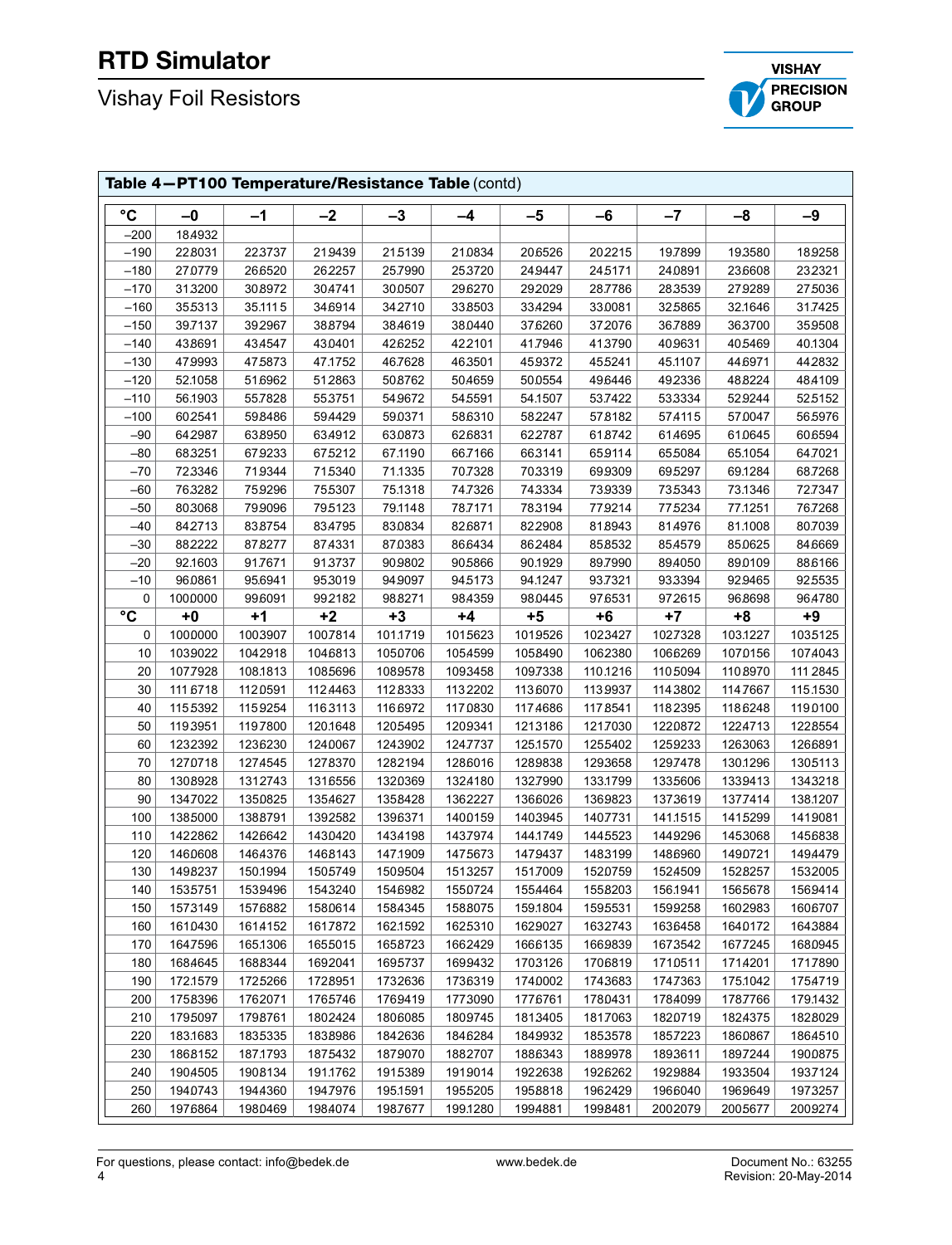# RTD Simulator

f





| Table 4-PT100 Temperature/Resistance Table (contd) |          |          |          |          |          |          |          |          |          |          |
|----------------------------------------------------|----------|----------|----------|----------|----------|----------|----------|----------|----------|----------|
| °C                                                 | $+0$     | $+1$     | $+2$     | $+3$     | $+4$     | $+5$     | $+6$     | $+7$     | $+8$     | $+9$     |
| 270                                                | 2012869  | 2016463  | 2020056  | 2023648  | 2027238  | 2030828  | 2034416  | 2038003  | 204.1589 | 2045174  |
| 280                                                | 2048758  | 2052340  | 2055922  | 2059502  | 2063081  | 2066659  | 2070236  | 2073811  | 2077386  | 2080959  |
| 290                                                | 2084531  | 2088102  | 209.1672 | 2095240  | 2098808  | 2102374  | 2105939  | 2109503  | 2113066  | 211 6628 |
| 300                                                | 2120188  | 2123747  | 2127305  | 2130862  | 2134418  | 2137973  | 214.1527 | 2145079  | 2148630  | 2152180  |
| 310                                                | 2155729  | 2159277  | 2162823  | 2166369  | 2169913  | 2173456  | 2176998  | 2180539  | 2184078  | 2187617  |
| 320                                                | 219.1154 | 2194690  | 2198225  | 220.1759 | 2205291  | 2208823  | 2212353  | 2215882  | 2219410  | 2222937  |
| 330                                                | 2226463  | 2229987  | 2233511  | 2237033  | 2240554  | 2244074  | 2247592  | 225.1110 | 2254626  | 2258142  |
| 340                                                | 226.1656 | 2265169  | 2268680  | 2272191  | 2275700  | 2279209  | 2282716  | 2286222  | 2289726  | 2293230  |
| 350                                                | 2296733  | 2300234  | 2303734  | 2307233  | 2310731  | 2314227  | 2317723  | 232.1217 | 2324710  | 2328202  |
| 360                                                | 233.1693 | 2335183  | 2338672  | 2342159  | 2345645  | 2349130  | 2352614  | 2356097  | 2359578  | 2363059  |
| 370                                                | 2366538  | 2370016  | 2373493  | 2376969  | 2380443  | 2383917  | 2387389  | 2390860  | 2394330  | 2397799  |
| 380                                                | 240.1267 | 2404733  | 2408199  | 241.1663 | 2415126  | 2418588  | 2422048  | 2425508  | 2428966  | 2432423  |
| 390                                                | 2435879  | 2439334  | 2442788  | 2446241  | 2449692  | 2453142  | 2456591  | 2460039  | 2463486  | 2466932  |
| 400                                                | 2470376  | 2473819  | 2477261  | 2480702  | 2484142  | 2487581  | 249.1018 | 2494455  | 2497890  | 250.1324 |
| 410                                                | 2504757  | 2508188  | 251.1619 | 2515048  | 2518476  | 252.1903 | 2525329  | 2528754  | 2532177  | 2535600  |
| 420                                                | 2539021  | 2542441  | 2545860  | 2549278  | 2552694  | 2556110  | 2559524  | 2562937  | 2566349  | 2569760  |
| 430                                                | 2573170  | 2576578  | 2579985  | 2583392  | 2586797  | 2590200  | 2593603  | 2597005  | 2600405  | 2603804  |
| 440                                                | 2607202  | 2610599  | 2613995  | 2617389  | 2620783  | 2624175  | 2627566  | 2630956  | 2634344  | 2637732  |
| 450                                                | 264.1119 | 2644504  | 2647888  | 265.1271 | 2654653  | 2658033  | 266.1413 | 2664791  | 2668168  | 267.1544 |
| 460                                                | 2674919  | 2678293  | 268.1665 | 2685036  | 2688407  | 269.1776 | 2695143  | 2698510  | 270.1876 | 2705240  |
| 470                                                | 2708603  | 271.1965 | 2715326  | 2718686  | 2722044  | 2725402  | 2728758  | 2732113  | 2735467  | 2738820  |
| 480                                                | 2742172  | 2745522  | 2748871  | 2752219  | 2755566  | 2758912  | 2762257  | 2765600  | 2768943  | 2772284  |
| 490                                                | 2775624  | 2778963  | 2782300  | 2785637  | 2788972  | 2792306  | 2795639  | 2798971  | 2802302  | 2805632  |
| 500                                                | 2808960  | 2812287  | 2815613  | 2818938  | 2822262  | 2825585  | 2828906  | 2832226  | 2835545  | 2838863  |
| 510                                                | 2842180  | 2845496  | 2848810  | 2852124  | 2855436  | 2858747  | 2862057  | 2865365  | 2868673  | 287.1979 |
| 520                                                | 2875284  | 2878588  | 288.1891 | 2885193  | 2888493  | 289.1793 | 2895091  | 2898388  | 290.1684 | 2904979  |
| 530                                                | 2908272  | 291.1565 | 2914856  | 2918146  | 292.1435 | 2924723  | 2928010  | 293.1295 | 2934579  | 2937862  |
| 540                                                | 294.1144 | 2944425  | 2947705  | 2950983  | 2954261  | 2957537  | 2960812  | 2964086  | 2967359  | 2970630  |
| 550                                                | 2973901  | 2977170  | 2980438  | 2983705  | 2986970  | 2990235  | 2993498  | 2996761  | 3000022  | 3003282  |
| 560                                                | 3006540  | 3009798  | 3013055  | 3016310  | 3019564  | 3022817  | 3026069  | 3029319  | 3032569  | 3035817  |
| 570                                                | 3039064  | 3042310  | 3045555  | 3048799  | 3052042  | 3055283  | 3058523  | 306.1762 | 3065000  | 3068237  |
| 580                                                | 307.1472 | 3074707  | 3077940  | 308.1172 | 3084403  | 3087633  | 3090861  | 3094089  | 3097315  | 3100540  |
| 590                                                | 3103764  | 3106987  | 3110209  | 3113429  | 3116648  | 3119867  | 3123084  | 3126299  | 3129514  | 3132728  |
| 600                                                | 3135940  | 3139151  | 3142361  | 3145570  | 3148778  | 315.1984 | 3155190  | 3158394  | 316.1597 | 3164799  |
| 610                                                | 3168000  | 317.1199 | 3174398  | 3177595  | 3180791  | 3183986  | 3187180  | 3190373  | 3193564  | 3196754  |
| 620                                                | 3199944  | 3203132  | 3206318  | 3209504  | 3212689  | 3215872  | 3219054  | 3222235  | 3225415  | 3228594  |
| 630                                                | 323.1771 | 3234948  | 3238123  | 324.1297 | 3244470  | 3247642  | 3250812  | 3253982  | 3257150  | 3260317  |
| 640                                                | 3263483  | 3266648  | 3269811  | 3272974  | 3276135  | 3279295  | 3282454  | 3285612  | 3288769  | 329.1924 |
| 650                                                | 3295079  | 3298232  | 330.1384 | 3304535  | 3307684  | 3310833  | 3313980  | 3317126  | 3320271  | 3323415  |
| 660                                                | 3326558  | 3329700  | 3332840  | 3335979  | 3339117  | 3342254  | 3345390  | 3348525  | 335.1658 | 3354790  |
| 670                                                | 3357922  | 336.1052 | 3364180  | 3367308  | 3370435  | 3373560  | 3376684  | 3379807  | 3382929  | 3386050  |
| 680                                                | 3389169  | 3392287  | 3395405  | 3398521  | 340.1636 | 3404749  | 3407862  | 3410973  | 3414084  | 3417193  |
| 690                                                | 3420301  | 3423407  | 3426513  | 3429617  | 3432721  | 3435823  | 3438924  | 3442024  | 3445122  | 3448220  |
| 700                                                | 345.1316 | 3454411  | 3457505  | 3460598  | 3463690  | 3466780  | 3469870  | 3472958  | 3476045  | 3479131  |
| 710                                                | 3482215  | 3485299  | 3488381  | 349.1463 | 3494543  | 3497622  | 3500699  | 3503776  | 3506851  | 3509926  |
| 720                                                | 3512999  | 3516071  | 3519141  | 3522211  | 3525280  | 3528347  | 353.1413 | 3534478  | 3537542  | 3540605  |
| 730                                                | 3543666  | 3546726  | 3549786  | 3552844  | 3555900  | 3558956  | 3562011  | 3565064  | 3568116  | 357.1167 |
| 740                                                | 3574217  | 3577266  | 3580314  | 3583360  | 3586405  | 3589449  | 3592492  | 3595534  | 3598575  | 360.1614 |
| 750                                                | 3604653  | 3607690  | 3610726  | 3613760  | 3616794  | 3619827  | 3622858  | 3625888  | 3628917  | 363.1945 |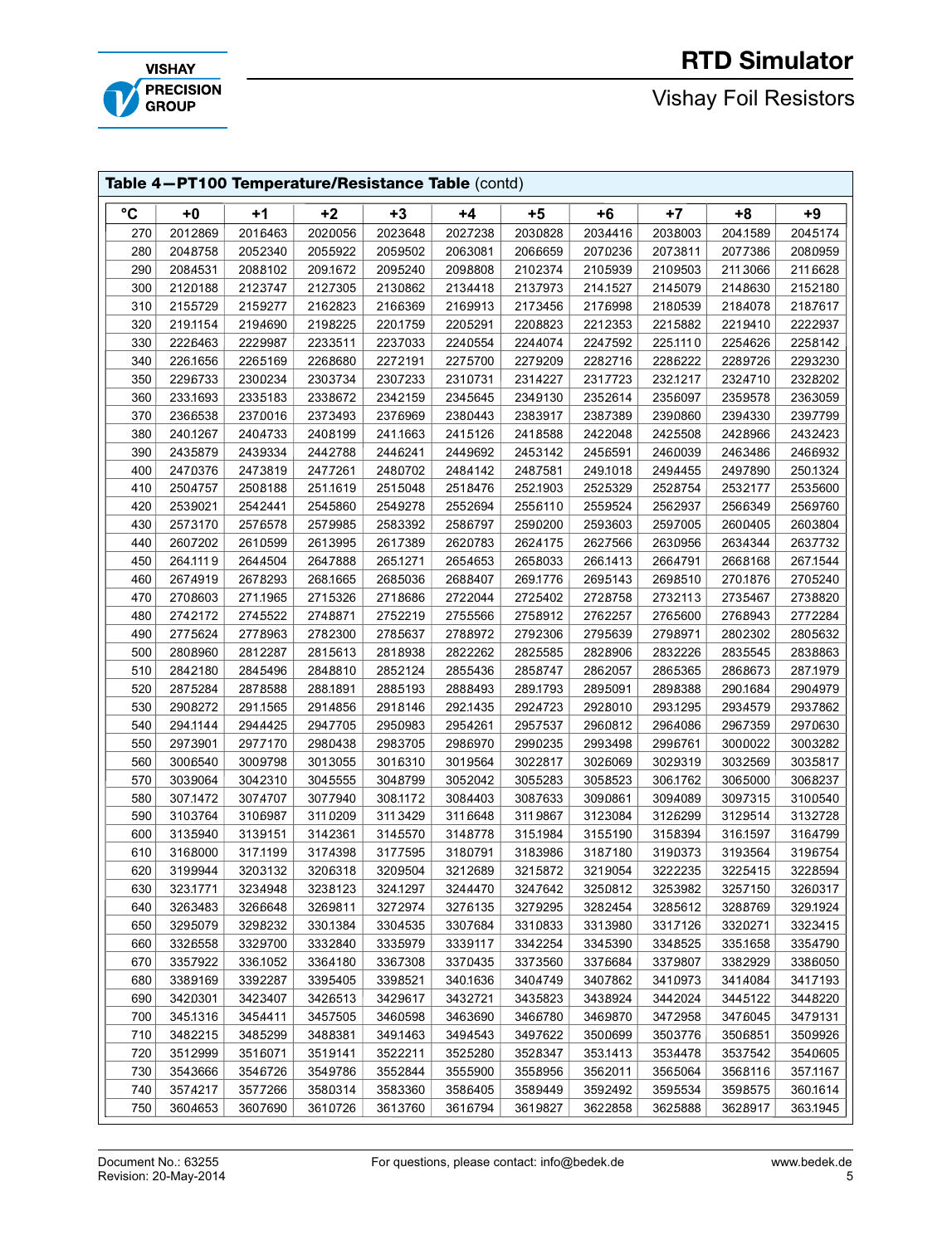## Vishay Foil Resistors



| °C<br>$+2$<br>+3<br>$+5$<br>$+7$<br>+0<br>+6<br>+8<br>$+1$<br>$+4$<br>760<br>3653107<br>3659143<br>3634972<br>3637997<br>364.1022<br>3644045<br>3647067<br>3650088<br>3656126<br>770<br>367.1202<br>3665175<br>3668189<br>3674213<br>3677224<br>3680233<br>3683241<br>3686248<br>3689254 |          |
|------------------------------------------------------------------------------------------------------------------------------------------------------------------------------------------------------------------------------------------------------------------------------------------|----------|
|                                                                                                                                                                                                                                                                                          | $+9$     |
|                                                                                                                                                                                                                                                                                          | 3662160  |
|                                                                                                                                                                                                                                                                                          | 3692258  |
| 780<br>3698264<br>370.1265<br>3707264<br>3710262<br>3713258<br>3719248<br>3695262<br>3704265<br>3716254                                                                                                                                                                                  | 3722241  |
| 790<br>3737189<br>3725233<br>3728224<br>373.1213<br>3734202<br>3743160<br>3746144<br>3749126<br>3740175                                                                                                                                                                                  | 3752108  |
| 800<br>3772945<br>3778888<br>3755088<br>3758067<br>376.1045<br>3764022<br>3766998<br>3769972<br>3775917                                                                                                                                                                                  | 378.1858 |
| 810<br>3802615<br>3784827<br>3787794<br>3790761<br>3793726<br>3796690<br>3799653<br>3805575<br>3808535                                                                                                                                                                                   | 381.1493 |
| 820<br>3817406<br>3814450<br>3820361<br>3823314<br>3826267<br>3829218<br>3832168<br>3835117<br>3838065                                                                                                                                                                                   | 384.1011 |
| 830<br>3852786<br>3843957<br>3846901<br>3849844<br>3855727<br>386,1605<br>3864543<br>3867479<br>3858667                                                                                                                                                                                  | 3870414  |
| 840<br>3873348<br>3876280<br>3879212<br>3890926<br>3882142<br>3885072<br>3888000<br>3893852<br>3896777                                                                                                                                                                                   | 3899700  |
| 850<br>3902623                                                                                                                                                                                                                                                                           |          |



 $^{(1)}$  Resistors will be supplied per value specified on the order. Temperature listed is for reference only; customer's Resistance vs Temperature correlation not verified by VFR.

<sup>(2)</sup> For non-standard requests, please contact application engineering.